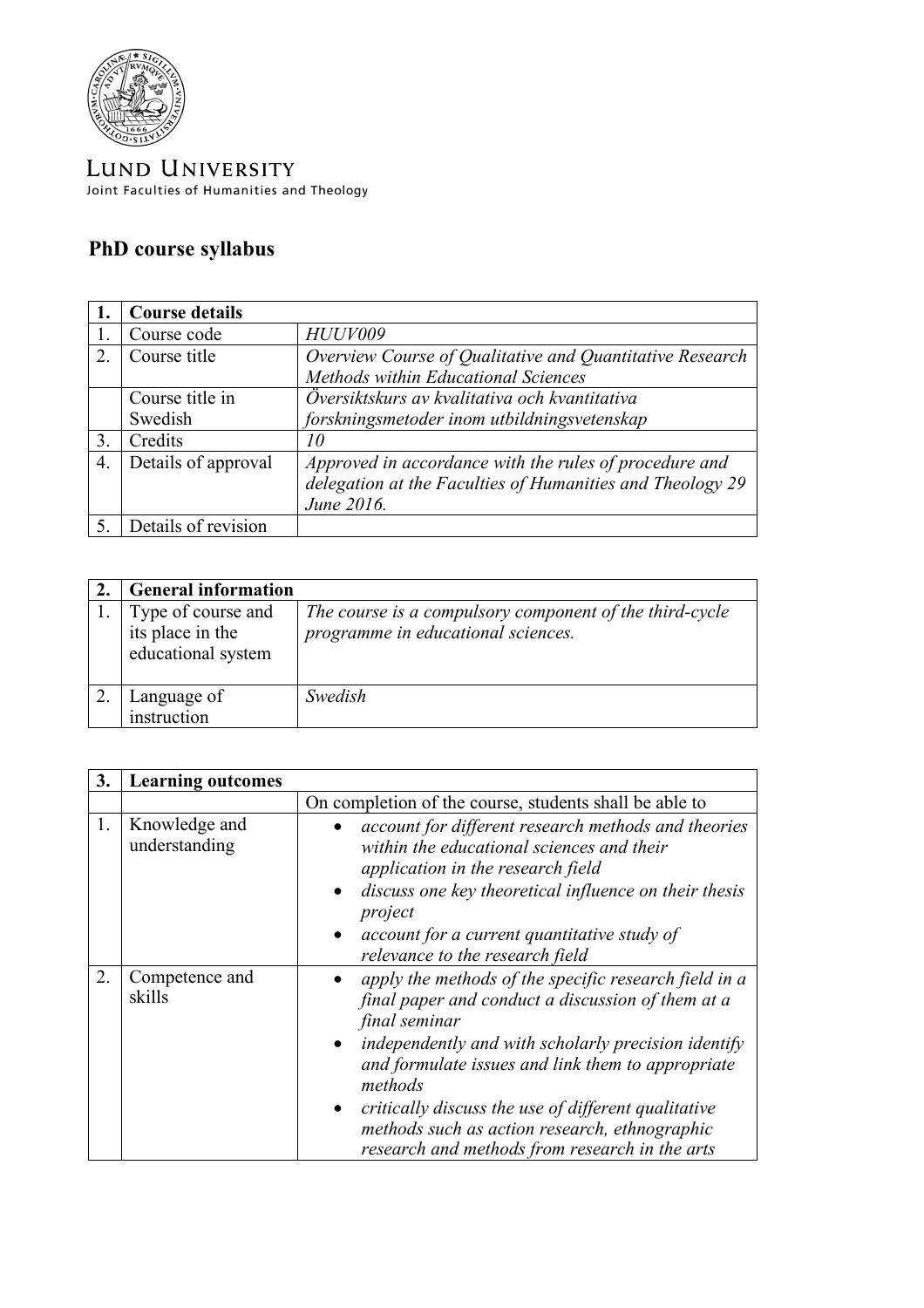|                           | use interviews and critically discuss the execution<br>$\bullet$<br>and usefulness of the method<br>· design a questionnaire, perform a minor<br>quantitative study and analyse the result                                                                |
|---------------------------|-----------------------------------------------------------------------------------------------------------------------------------------------------------------------------------------------------------------------------------------------------------|
| Judgement and<br>approach | • discuss considerations of research ethics in their<br>own research<br>discuss the possibilities and limitations of research,<br>its role in schools and higher education<br>particularly and the responsibility of the individual<br>for how it is used |

| <b>Course content</b> |                                                          |
|-----------------------|----------------------------------------------------------|
| Brief description of  | The lectures and seminars of the course aim to provide   |
| the course and its    | students with knowledge and experience of methodological |
| content including     | and theoretical influences on educational sciences       |
| details of any sub-   | research. Students are to apply and critically discuss   |
| divisions             | different qualitative and quantitative research methods, |
|                       | such as questionnaires, interviews, archival studies,    |
|                       | statistical methods, classroom studies and film.         |

| 5.                          | <b>Teaching and assessment</b>                                                       |                                                                                                                                                                                                                                                                                                          |
|-----------------------------|--------------------------------------------------------------------------------------|----------------------------------------------------------------------------------------------------------------------------------------------------------------------------------------------------------------------------------------------------------------------------------------------------------|
|                             | Teaching methods<br>employed including<br>details of any<br>compulsory<br>components | The teaching consists of lectures, seminars and exercises.<br>Two of the seminars are assessed.                                                                                                                                                                                                          |
| $\mathcal{D}_{\mathcal{L}}$ | <b>Examination details</b>                                                           | The assessment is based on a paper by the student, which<br>is to be presented and defended at a seminar, as well as on<br>their critical review of a fellow student's paper. In<br>addition, students are assessed on their application of<br>quantitative and qualitative methodology at two seminars. |

| -6. | <b>Grades</b>         |                                      |
|-----|-----------------------|--------------------------------------|
|     | Grades                | The grades awarded are Fail or Pass. |
|     | Grading of the        |                                      |
|     | complete course       |                                      |
|     | Modules and           |                                      |
|     | variations in grading |                                      |
|     | (if applicable)       |                                      |

| <b>Required reading</b> |                                                                                                    |
|-------------------------|----------------------------------------------------------------------------------------------------|
| 1. Reading list         | Cohen, Louis, Lawrence Manion, Keith Morrison<br>(2011), Research Methods in Education, Routledge, |
|                         | London (7th edition), approx. 550 pages.                                                           |